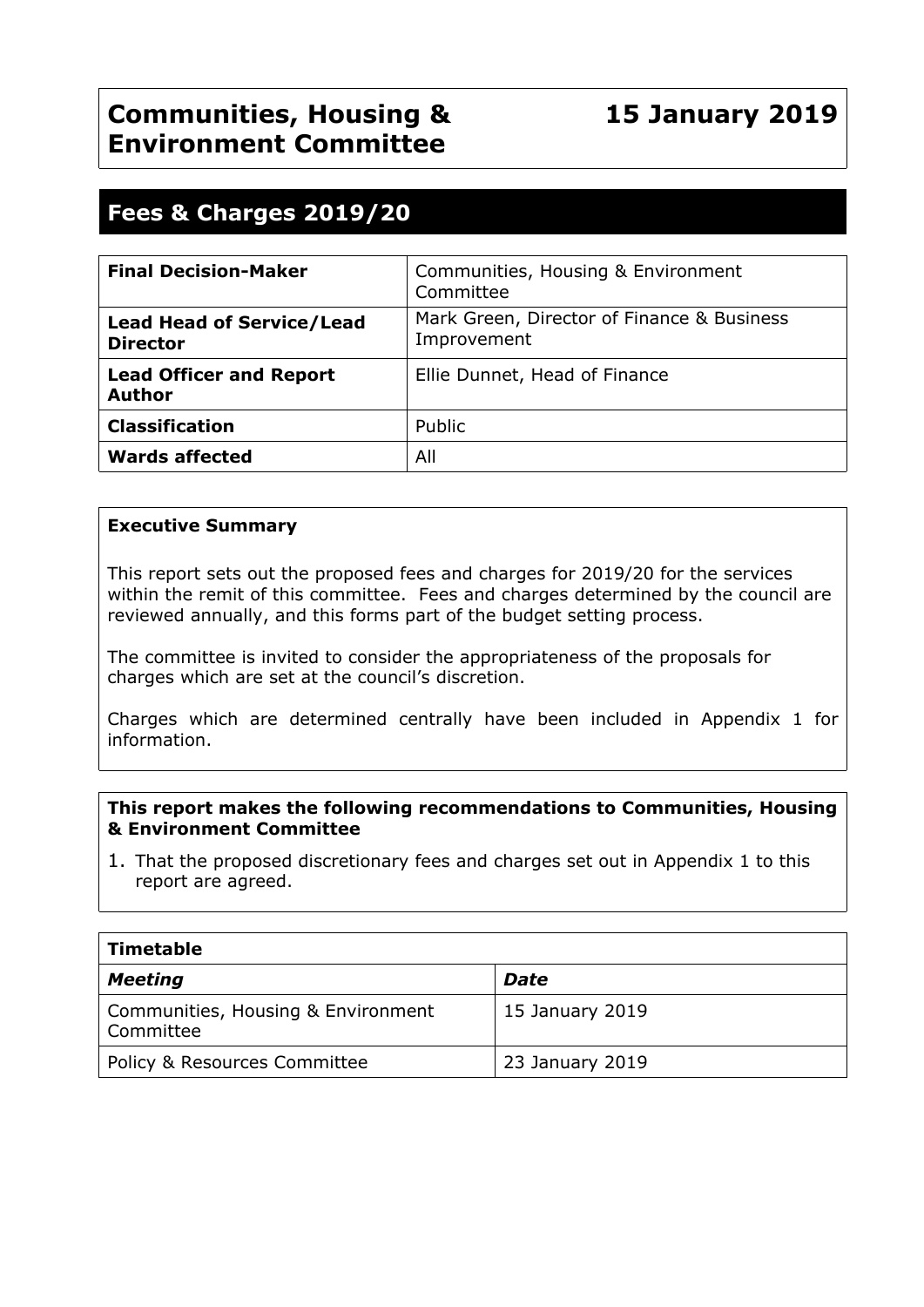# **Fees & Charges 2019/20**

# **1. INTRODUCTION AND BACKGROUND**

- 1.1 The council is able to recover the costs of providing discretionary services through making a charge to service users. A charging policy is in place for charges which are set at the council's discretion and this seeks to ensure that:
- a) Fees and charges are reviewed regularly, and that this review covers existing charges as well services for which there is potential to charge in the future.
- b) Budget managers are equipped with guidance on the factors which should be considered when reviewing charges.
- c) Charges are fair, transparent and understandable, and a consistent and sensible approach is taken to setting the criteria for applying concessions or discounted charges.
- d) Decisions regarding fees and charges are based on relevant and accurate information regarding the service and the impact of any proposed changes to the charge is fully understood.
- 1.2 The policy covers fees and charges that are set at the discretion of the council and does not apply to services where the council is prohibited from charging, e.g. the collection of household waste. Charges currently determined by central government, e.g. planning application fees, are also outside the scope of the policy. However, consideration of any known changes to such fees and charges and any consequence to the medium term financial strategy are included in this report for information.
- 1.3 Managers are asked to consider the following factors when reviewing fees and charges:
	- a) The council's strategic plan and values, and how charge supports these;
	- b) The use of subsidies and concessions targeted at certain user groups or to facilitate access to a service;
	- c) The actual or potential impact of competition in terms of price or quality;
	- d) Trends in user demand including an estimate of the effect of price changes on customers;
	- e) Customer survey results;
	- f) Impact on users, both directly and on delivering the council's objectives;
	- g) Financial constraints including inflationary pressure and service budgets;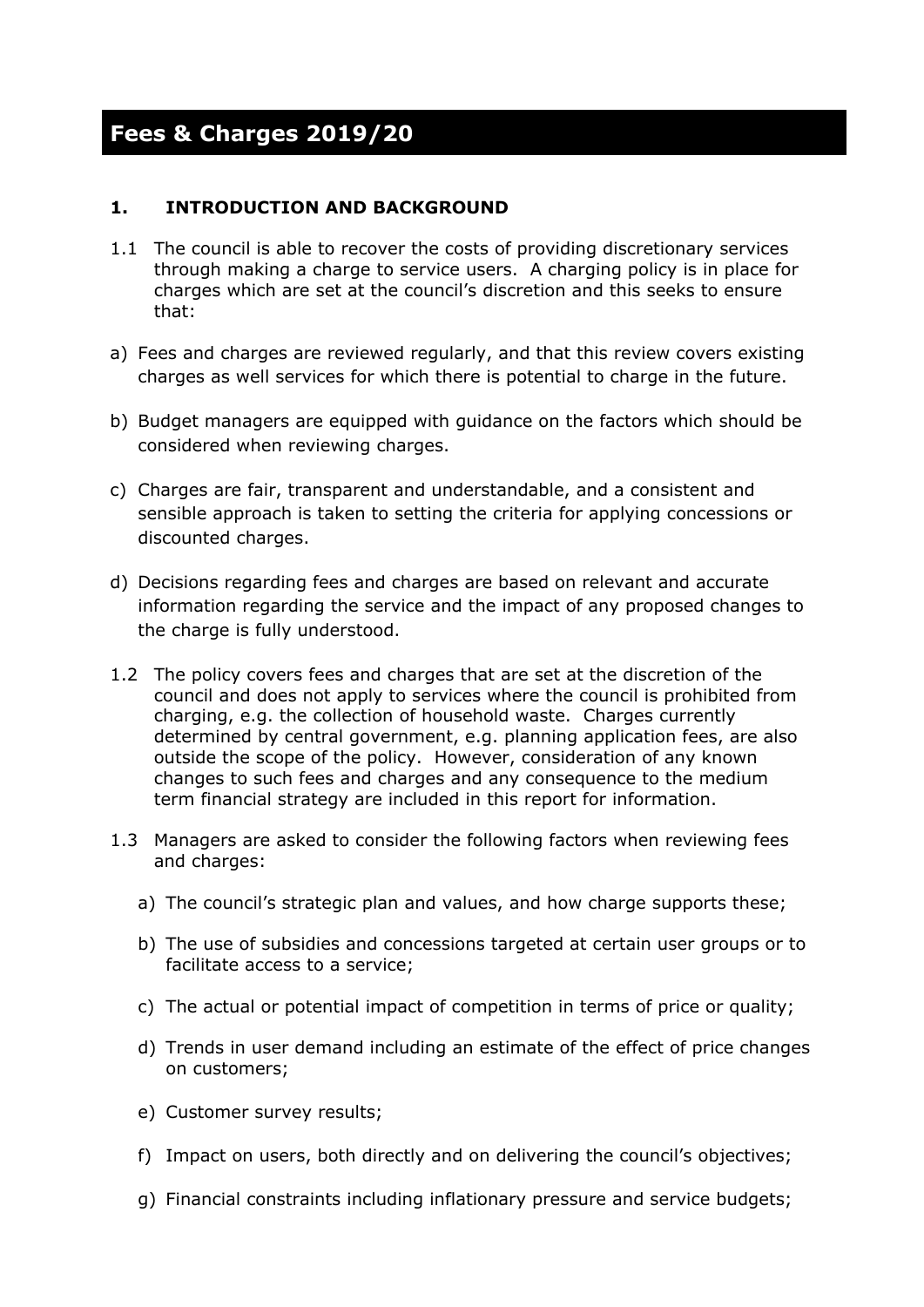- h) The implications of developments such as investment made in a service;
- i) The corporate impact on other service areas of council wide pressures to increase fees and charges;
- j) Alternative charging structures that could be more effective;
- k) Proposals for targeting promotions during the year and the evaluation of any that took place in previous periods.

#### **Discretionary Charges for 2019/20**

- 1.4 Charges for services which fall within the remit of this committee have been reviewed by budget managers in line with the policy, as part of the development of the medium term financial strategy for 2019/20 onwards. The detailed results of the review carried out this year are set out in Appendix 1 and the approval of the committee is sought to the amended fees and charges for 2019/20 as set out in that appendix.
- 1.5 Table 1 below summarises the 2017/18 outturn and 2018/19 estimate for income from the discretionary fees and charges which fall within the remit of this committee. Please note that the table only reflects changes relating to fees and charges and does not include other budget proposals which may impact these service areas.
- 1.6 The overall increase in income if these changes are agreed and implemented as planned is expected to be £101,694 which amounts to a 7.99% increase in the overall budgeted income figure for this committee for the current financial year. This information excludes fees for licensing, which will be reported to the Licensing Committee for approval.

| <b>Service Area</b>                                        | 2017-18<br><b>Actual £</b> | 2018-19<br><b>Estimate £</b> | <b>Proposed</b><br>increase in<br>income £ | 2019-20<br><b>Estimate £</b> |
|------------------------------------------------------------|----------------------------|------------------------------|--------------------------------------------|------------------------------|
| Environmental Enforcement &<br><b>Community Protection</b> | 7,510                      | 3,900                        | 0                                          | 3,900                        |
| <b>Environmental Health</b>                                | 400                        | 2,910                        | 715                                        | 3,625                        |
| Recycling & Refuse Collection                              | 1,123,278                  | 1,136,380                    | 66,000                                     | 1,202,380                    |
| <b>HMO Licensing</b>                                       | 10,604                     | 14,380                       | 0                                          | 14,380                       |
| Gypsy & Traveller Sites                                    | 68,463                     | 68,200                       | 2,179                                      | 70,379                       |
| Total income from fees set by<br>the Council               | 1,210,255                  | 1,225,770                    | 68,894                                     | 1,294,664                    |

*Table 1: Discretionary Fees & Charges Summary (CHE)*

1.7 A number of proposed changes to these fees are detailed within Appendix 1 and summarised below:

Food Hygiene Courses – a reduction in the income budget is proposed due to low take up of this service.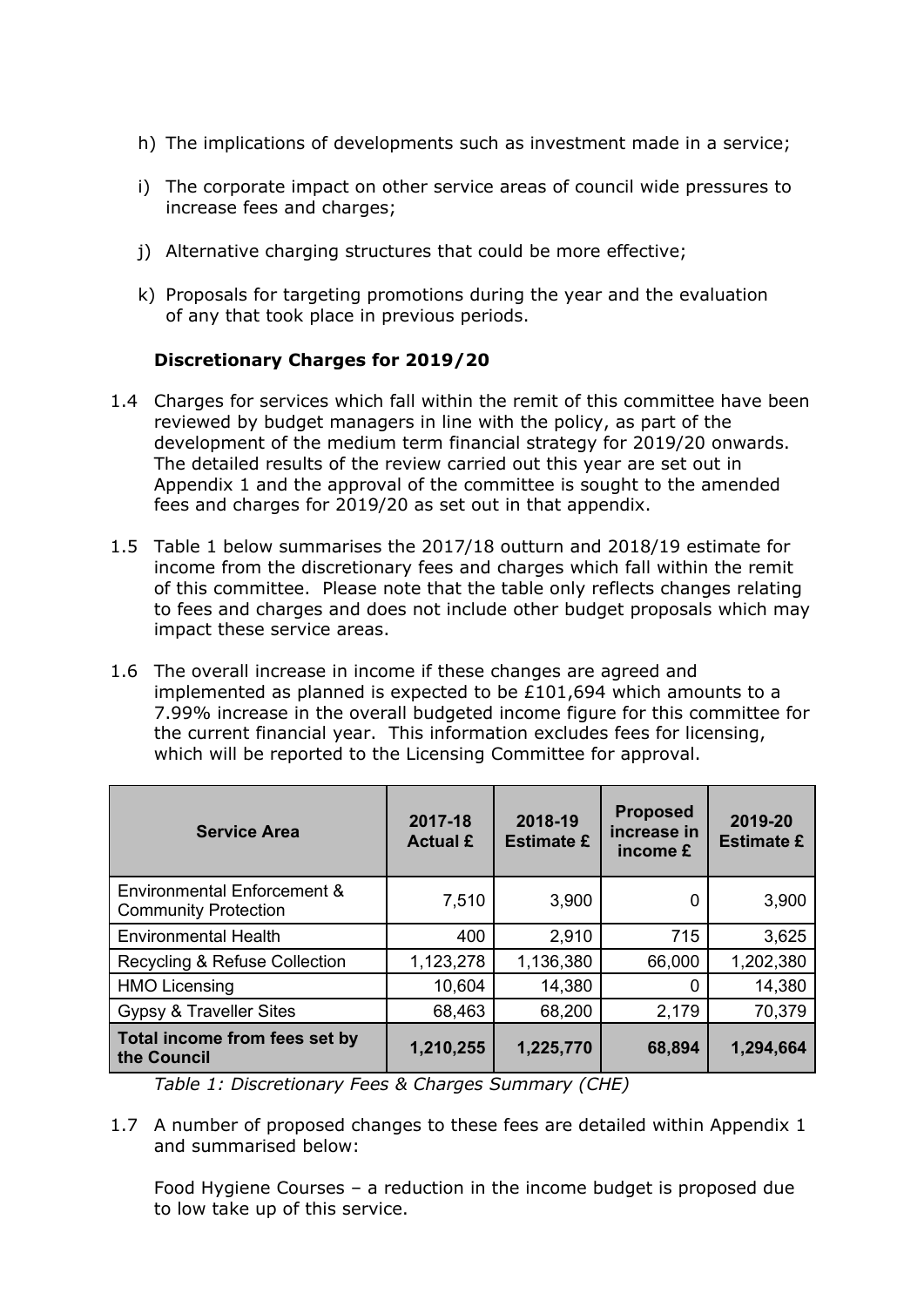Voluntary surrender of unsound food – fees have been increased to enable full recovery of officer time. However, the income budget for this area will not be increased accordingly as this service is not widely used.

Food export certificate – fees have been increased in this area in order to enable full cost recovery, and the income budget has been increased accordingly. This is considered to be an area of potential growth.

Bulky collection – increases have been applied to the charges in this area in order to cover the additional contract costs which have arisen from indexation.

Garden waste service – the annual charge for a large bin will increase to £40 per year, as detailed in previous budget proposals. This is expected to generate additional income of £66,000 per year.

Gypsy and traveller site plot fees – an inflationary increase has been applied to the weekly charge, and the income budget will be increased accordingly.

*1.8* Table 2 below summarises the income due from fees which are set by the government. *Some minor changes have been made to the income budgets for environmental health charges relating to tattooing, electrolysis, acupuncture and ear-piercing. This is based on the forecast level of demand for these services over the forthcoming year, details are provided within Appendix 1.*

| <b>Service Area</b>                                                   | 2017-18<br><b>Actual £</b> | 2018-19<br><b>Estimate £</b> | <b>Proposed</b><br>increase in<br>income £ | 2019-20<br><b>Estimate £</b> |
|-----------------------------------------------------------------------|----------------------------|------------------------------|--------------------------------------------|------------------------------|
| <b>Environmental Enforcement &amp;</b><br><b>Community Protection</b> | 47,441                     | 64,380                       | 0                                          | 64,380                       |
| <b>Environmental Health</b>                                           | 14,543                     | 10,140                       | 7,626                                      | 17,766                       |
| <b>Statutory fees &amp; charges</b><br>(included for information)     | 61,984                     | 74,520                       | 7,626                                      | 82,146                       |

*Table 2: Statutory Fees & Charges Summary (CHE)*

# **2. AVAILABLE OPTIONS**

Option 1

2.1 The committee could approve the recommendations as set out in the report, adopting the fees and charges as proposed in Appendix 1. As these proposals have been developed in line with the council's policy on fees and charges they will create a manageable impact on service delivery whilst maximising income levels.

# Option 2

2.2 The committee could increase the charges proposed within Appendix 1. Any alternative increase may not be fully compliant with the policy, would require further consideration before implementation and may not deliver the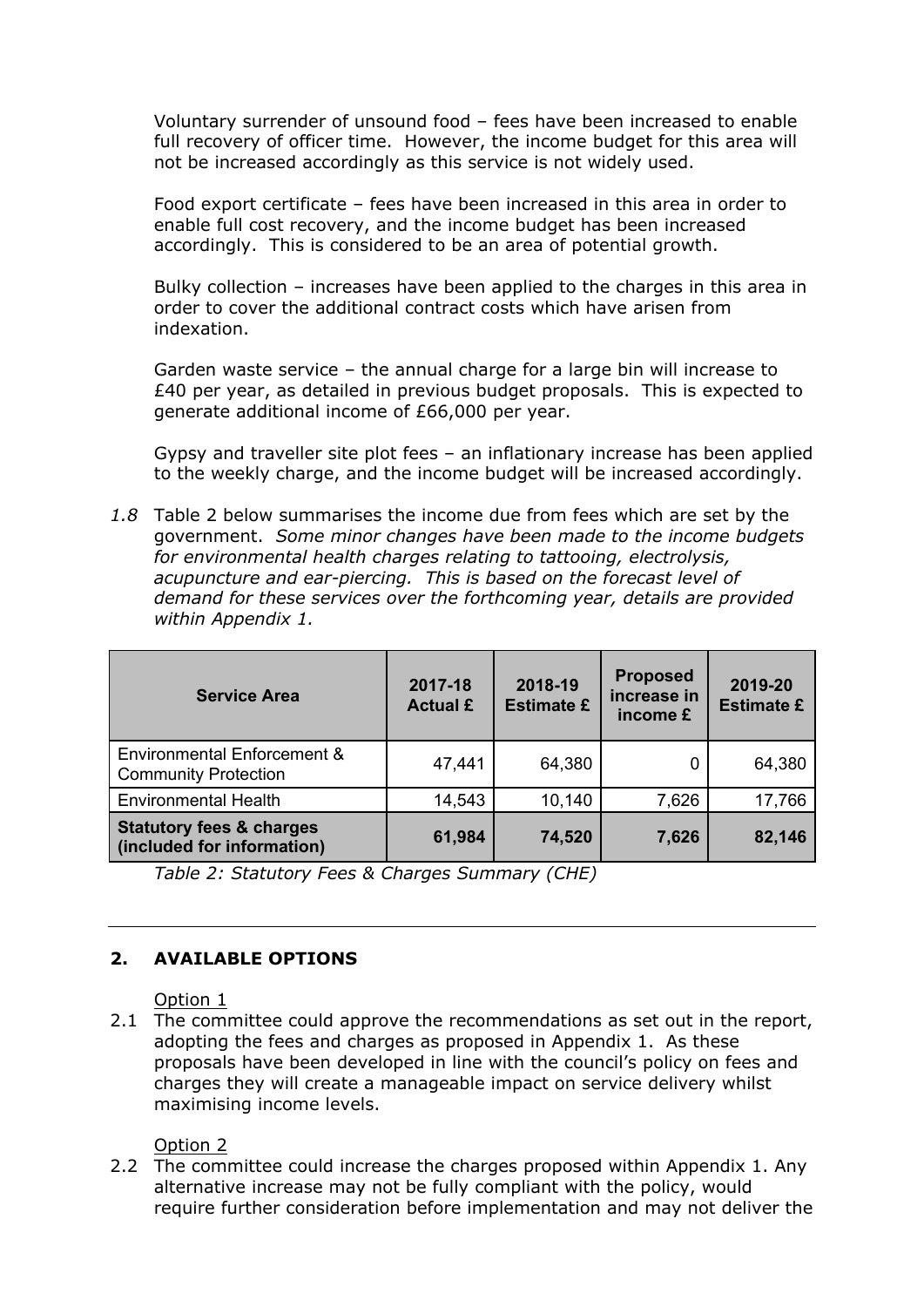necessary levels of income to ensure a balanced budget for 2019/20. The impact on demand for a service should also be taken into account when considering increases to charges beyond the proposed level.

Option 3

2.3 The committee could propose to decrease the charges proposed within Appendix 1. However, this would limit the Council's ability to recover the cost of delivering discretionary services, and could result in the Council being unable to set a balanced budget for 2019/20.

# **3. PREFERRED OPTION AND REASONS FOR RECOMMENDATIONS**

3.1 Option 1 as set out above is recommended as the proposed fees and charges shown within Appendix 1 have been developed by budget managers in line with the Council's Charging Policy. The proposed charges are considered appropriate and are expected to create a manageable impact on service delivery whilst maximising cost recovery.

# **4. RISK**

4.1 The risks associated with this proposal, including the risks if the Council does not act as recommended, have been considered in line with the Council's Risk Management Framework. We are satisfied that the risks associated are within the Council's risk appetite and will be managed as per the Policy.

# **5. CONSULTATION RESULTS AND PREVIOUS COMMITTEE FEEDBACK**

5.1 As part of this year's budget survey, residents were asked to rank the approaches to balancing the budget in order of preference. The results of the survey indicated that providing fewer discretionary services was the most preferred option, with a score of 2.25 out of 3. Increasing fees and charges scored the second highest, with 2.11 out of 3.

# **6. NEXT STEPS: COMMUNICATION AND IMPLEMENTATION OF THE DECISION**

6.1 Fees and charges are being considered by service Committees throughout January, with an overarching report to Policy & Resources Committee on 23 January 2019.

| <b>Issue</b>               | <b>Implications</b>                          | Sign-off           |
|----------------------------|----------------------------------------------|--------------------|
| <b>Impact on Corporate</b> | The Council's policy on<br>charging has been | Head of<br>Finance |

# **7. CROSS-CUTTING ISSUES AND IMPLICATIONS**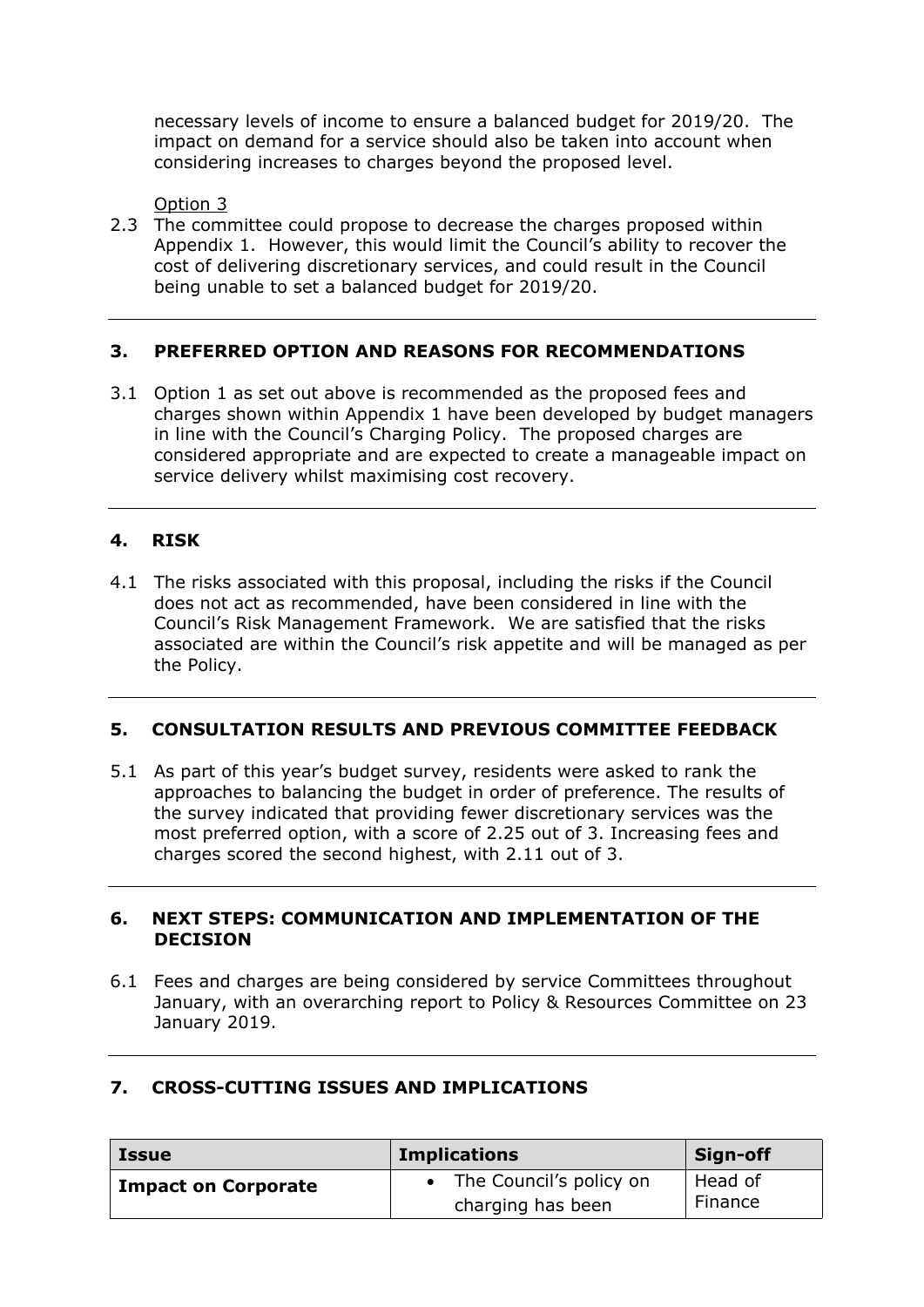| <b>Priorities</b>      | developed to support<br>corporate priorities as set<br>out in the strategic plan.                                                                                                                                                                                                                                                                                                                                                                                  |
|------------------------|--------------------------------------------------------------------------------------------------------------------------------------------------------------------------------------------------------------------------------------------------------------------------------------------------------------------------------------------------------------------------------------------------------------------------------------------------------------------|
| <b>Risk Management</b> | Head of<br>Risk implications have<br>$\bullet$<br>Finance<br>been set out in section 4<br>of the report.                                                                                                                                                                                                                                                                                                                                                           |
| <b>Financial</b>       | Head of<br>Financial implications are<br>$\bullet$<br>Finance<br>set out in the body of the<br>report. If agreed, this<br>income will be<br>incorporated into the<br>Council's medium term<br>financial strategy for<br>2019/20 onwards.                                                                                                                                                                                                                           |
| <b>Staffing</b>        | We will deliver the<br>$\bullet$<br>Head of<br>recommendations with<br>Finance<br>our current staffing.                                                                                                                                                                                                                                                                                                                                                            |
| Legal                  | A number of the fees and<br>Legal Team<br>charges made for<br>services by the Council<br>are set so as to provide<br>the service at cost. These<br>services are set up as<br>trading accounts to<br>ensure that the cost of<br>service is clearly related<br>to the charge made. In<br>other cases the fee is set<br>by statute and the<br>Council must charge the<br>set fee. In both cases the<br>proposals in this<br>report meet the Council's<br>obligations. |
|                        | Where a customer<br>defaults the fee or charge<br>for a service must be<br>defendable, in order to<br>recover it through legal<br>action. Adherence to the<br>policy on setting fees and                                                                                                                                                                                                                                                                           |